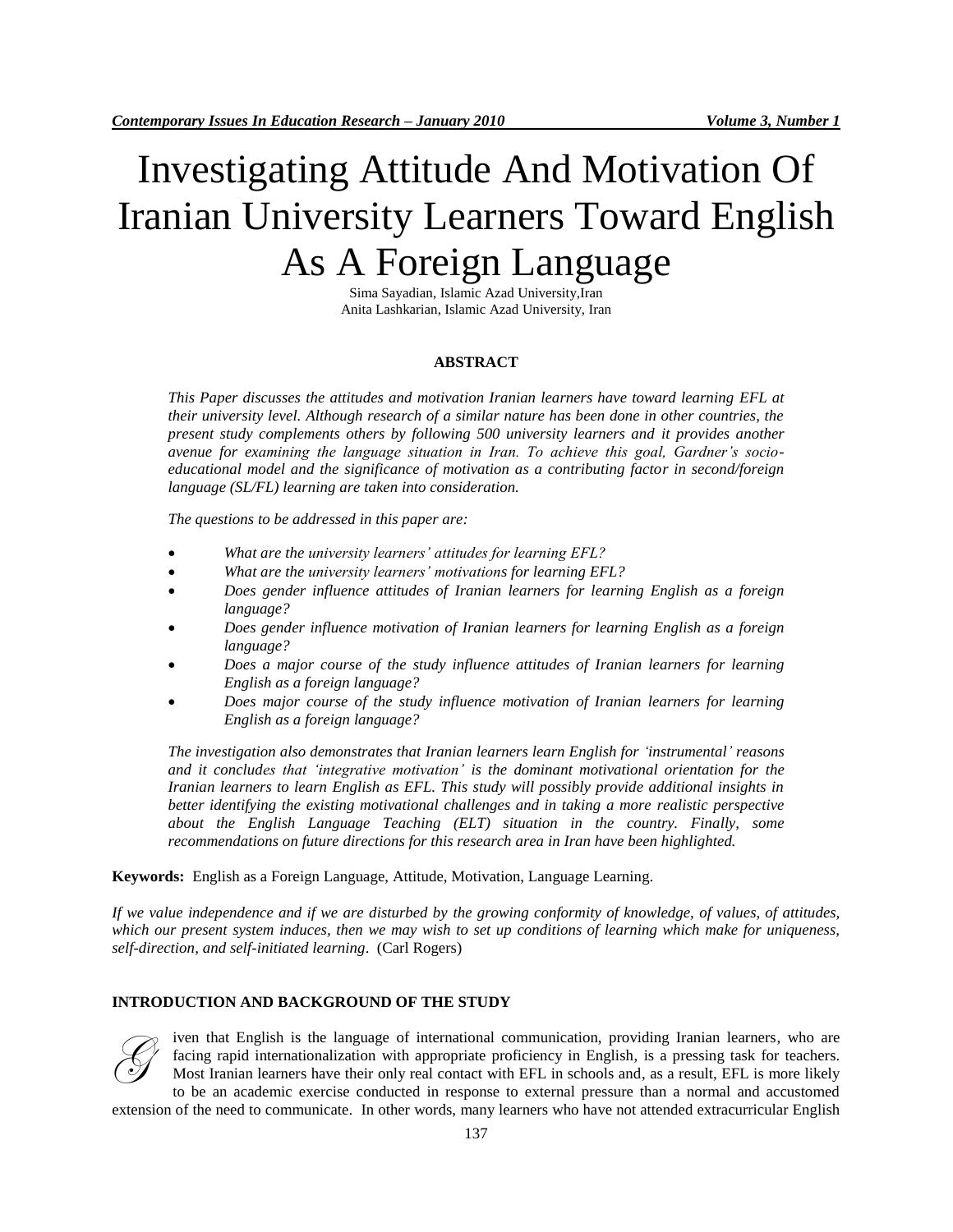classes at English language institutes, even after being instructed in English for a period 6 to 10 years, still cannot comprehend or compose many English sentences and fail to read, write or speak with proper fluency, while those taking extra English classes seem to fair pretty well, perhaps due to the simple assumption that the latter are supposed to be more motivated.

The homogeneous monolingual society of Iran is not a favorable environment for learning English. This can be expected to impact learners" motivations. In the climate described above, where English-language education in Iran is crucially important and facing an urgent need for reform, considering the attitudes and motivation of these learners is essential.

Research over the last three decades has consistently demonstrated that achievement in a second/foreign language is related to measures of attitudes and motivation (Clement, Gardner, and Smythe, 1980; Gardner and Lambert, 1972; Gardner and Smythe, 1981; Gliksman, 1981; Naiman et al., 1978; Oxford & Shearin, 1994; Ushioda, 2001; and Dornyei, 2001). Teachers need to be aware of the different types of motivational orientation (Skehan, 2003) and of the importance of high quality feedback in helping to boost or maintain motivation. Awareness of motivation and attitudes toward language and language variations have been investigated widely by native speakers, language teachers and learners (cf. Trudgill, 2002; Barbour, 2000; James, 1996) or even ESL researchers Manfred Wu Man-Fat (2004).

Gardner & Lambert (1972) define *motivation* as the second language learner"s overall goal and orientation and *attitude* as the learner"s persistence in striving to attain the goal. However, *motivation* and *attitude* are not, thereby, clearly delineated from one another in that the learners" motivations for language study would be determined by their attitudes and readiness to identify and by their orientation to the whole process of learning a foreign language.

Some researchers (like Gardner, 1985; Gardner & Tremblay, 1994) explained that motivation differs from orientation because a learner might demonstrate a particular orientation, but not be highly motivated to achieve that goal. Moreover, although researchers have used the same terminology (i.e., instrumental and integrative) for motivation as well as for orientation, motivation reflects the power to attain the goal reflected in the orientation. This power, Gardner suggested, stems from the desire to attain the goal, positive attitudes toward learning the language, and effortful behavior. The integrative motive (or integrative motivation) is the high level of drive on the part of the individual to acquire the language of a valued L2 group in order to facilitate communication with that group (Gardner, 1985). In 1974, working with another Canadian researcher, Pat Smythe, Gardner published the Attitude/Motivation Test Battery (AMTB). It consists of a series of Likert-scale items, such as "I would like to know more French-Canadians", to which learners indicated one of several responses, including "strongly disagree" to "strongly agree". According to Gardner"s (1985) socio-educational model, motivation is an internal attribute of the individual that can be influenced by external forces. Most studies of the model have focused on integrative motivation as its central feature and key individual difference variable (see Gardner, 1996 and Gardner & Masgoret, 2003).

Gardner and Lambert identify two types of motivation - instrumental motivation, or "a desire to gain social recognition or economic advantages through knowledge of a foreign language", and integrative motivation, or "a desire to be a representative member of the other language community' (1972, p. 14). They found that learners with integrative motivation were more successful in learning a second/foreign language than those with instrumental motivation.

Pavlenko (2002) even goes so far as to assert that integrative motivation is a more powerful force than instrumental motivation because an absence of integrative motivation can outweigh instrumental motivation that does exist, halting or severely retarding language learning. This assumption explains very well what MacIntyre (2002) refers to as the "seemingly contradictory behavior" of people whose low level of effort does not match their professed instrumental motivation. It seems that even when learners know they need to - or should - learn a language (instrumental motivation), if they don"t truly want to do so because they have no respect for or appreciation of the target culture (lack of integrative motivation), they are likely to fail.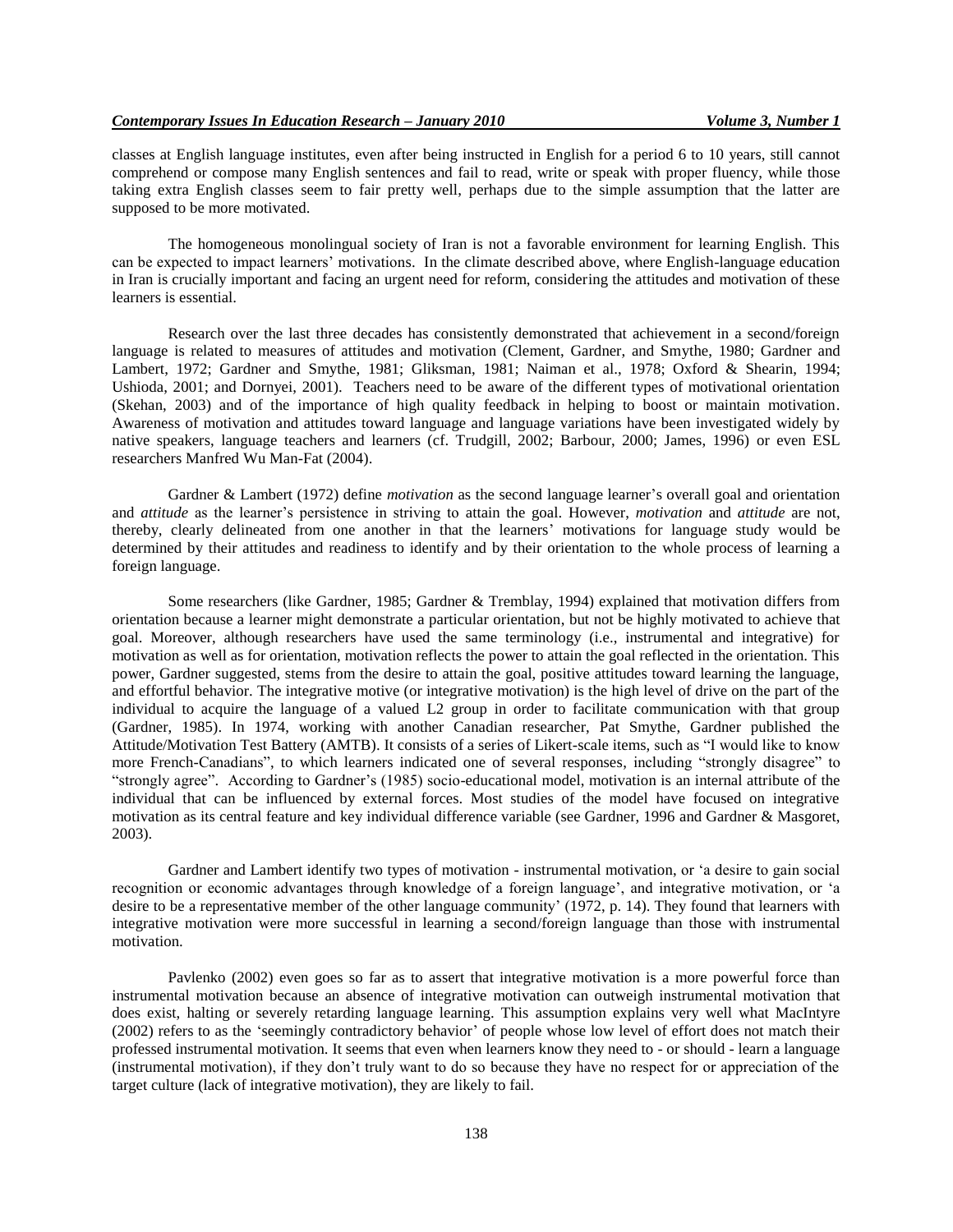## *Contemporary Issues In Education Research – January 2010 Volume 3, Number 1*

Gass and Selinker (2001) agree that "it makes sense that individuals who are motivated will learn another language faster and to a great degree. Furthermore, numerous studies have provided statistical evidence that indicates motivation is a predictor of the language learning success". They then proceed to validate attitude as one cause of motivation.

Brown (2000) makes the point that both integrative and instrumental motivations are not necessarily mutually exclusive. Learners rarely select one form of motivation when learning a second/foreign language, but rather a combination of both orientations.

# **STATEMENT OF PROBLEM**

At all universities in Iran, English is taught to non-English major students as a compulsory subject, usually in the form of one or two classes a week of so-called "General English" (3 credits), which is not necessarily related to the learners' majors. In the third and fourth year, learners (other than those majoring in English) usually have no English classes. They endure English classes only to accumulate enough credits to graduate. Learners feel that the content of university courses is largely irrelevant to their future job and that graduating after four years of minimum effort, rather than learning, is the most appropriate goal. The current perception of Iranian university learners - in society at large, among their teachers, and among learners themselves - is of a largely unmotivated group enjoying four years of leisure between the examination hell of high school and the rigors of work or restrictions of marriage, depending on the gender of the learner.

This paper discusses the attitudes and motivation Iranian learners have toward learning EFL at their university level. Although research of a similar nature has been done in other countries, the present study complements others by following 500 university students, which provides another avenue for examining the language situation in Iran. To achieve the goal, Gardner's socio-educational model and the significance of motivation as a contributing factor in second/foreign language (SL/FL) learning is taken into consideration.

## **PURPOSE OF THE STUDY**

In order to examine language learning in the Iranian context, especially universities, it is necessary to explore a number of factors which contribute to the way in which English education is conducted in Iran.

For the purpose of this paper, attitude refers to a learner's ability as a learner, attitude toward the classroom setting, and the language learners" feelings toward and opinions about the target culture and the target language. Attitude is likewise important because it can be a reason for that motivation, or lack thereof.

The present paper tries to identify the societal factors and psychological factors that motivate learners to better perform in EFL and to postulate a theoretical model subsuming these socio-psychological variables to explain and predict the performance in EFL of Iranian learners.

# **SIGNIFICANCE OF THE STUDY**

Much recent research has related this area of foreign language learning more specifically to formal instruction. Masgoret et al. (2003) and Dornyei (2003) declare that attitudes and motivation are key factors that influence the rate and success of second/foreign language learning in the classroom. Anderson (2001) even argues that attitudes shaped by this social context are the most important factors in determining the success of formal classroom language instruction.

The learners in this study, like many EFL learners throughout the world, lacked enthusiasm for the activities used, showing little or no interest in participating, unless forced by the teachers. Although it was felt that little could be done to influence the effect of learners" external sources of motivation (or lack of it), it seemed that if their enjoyment of and interest in English classes on an activity-by-activity basis could be increased, better conditions for successful learning could be created. In addition, it was expected that by finding ways of making classes more engaging, the learners" general attitudes toward English as a school subject would improve, and further, long-term motivational benefits would therefore be gained. Moreover, the teachers" professional understanding would benefit as they would gain greater insight into the processes involved in motivating reluctant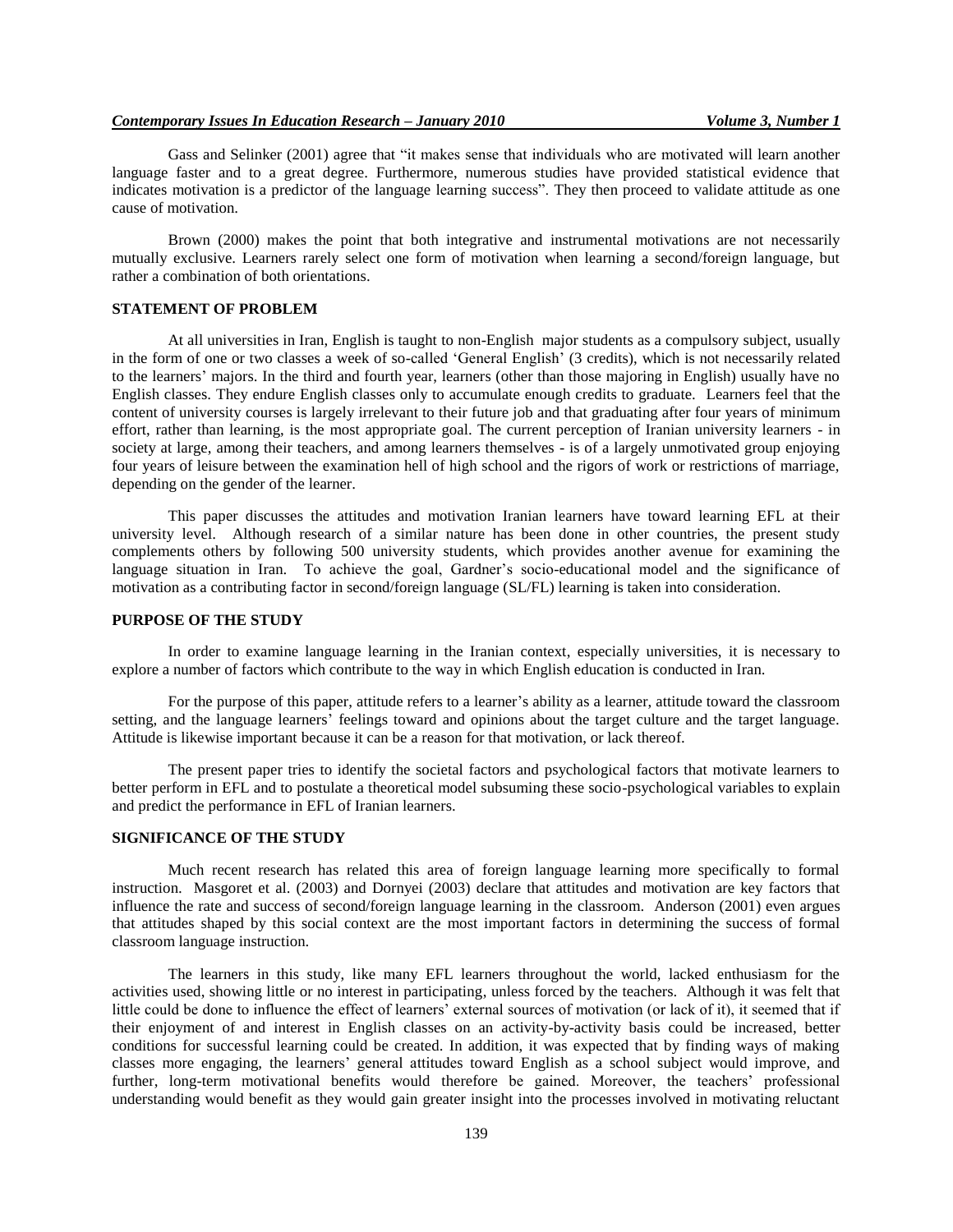learners. There is a hope that in reporting the project, other teachers would gain ideas and insights into how to tackle similar problems in their own classrooms.

# **RESEARCH QUESTIONS**

The questions addressed in this paper are:

- What are Iranian university students' attitudes for learning EFL?
- What are Iranian university students' motivations for learning EFL?
- Does gender influence attitudes of Iranian university students for learning English as a foreign language?
- Does gender influence motivation of Iranian university students for learning English as a foreign language?
- Does major course of the study influence attitudes of Iranian university students for learning English as a foreign language?
- Does a major course of the study influence motivations of Iranian university students for learning English as a foreign language?

#### **INSTRUMENT**

In this study, the revised Persian version of AMTB was applied to identify Iranian university students' attitudes and motivation toward learning English as a foreign language. The questionnaire comprised of two main sets of questions that involve assessments of attitudinal and motivational variables associated with second/foreign language learning. The first set consists of a total of 53 questions divided into seven categories. The first category is comprised of ten questions designed to measure the learners' interests *in foreign language* (IFL Questions 1-10) and the second category consists of ten questions designed to measure *attitudes toward English speakers* (AES Questions 11-20). The third category also consists of ten questions developed to measure *attitudes toward learning English* (ALE Questions 21-30), while the fourth category includes four questions provided to measure *integrative Orientation* (INTO Questions 31-34). The fifth category contains four questions to measure *instrumental orientation* (INSTO Questions 35-38) and the sixth category consists of five questions measuring *English class anxiety* (ECA Questions 39-43). The last category comprises of ten questions to measure *parental encouragement* (PE: Questions 44-53). The next set of questions were aimed to measure motivation, which contained three categories designed to measure three primary concepts in the socio-educational model: 1) motivational intensity (Questions 54-63), Desire to learn EFL (Questions 64-73), and orientation index (Question 74).

Table 1 illustrates section A of AMTB measuring Attitudes with its items 1-53.

|                     | <b>Table 1:</b> Section A of AM IB Measuring Attitudes with its flems |  |  |
|---------------------|-----------------------------------------------------------------------|--|--|
| <b>Question No.</b> | <b>Category Name</b>                                                  |  |  |
| $1 - 10$            | Interest in Foreign Language (IFL)                                    |  |  |
| $11 - 20$           | Attitudes toward English Speakers (AES)                               |  |  |
| $21 - 30$           | Attitudes toward learning English (ALE)                               |  |  |
| $31 - 34$           | Integrative Orientation (INTO)                                        |  |  |
| $35 - 38$           | (Instrumental Orientation (INSTO)                                     |  |  |
| $39 - 43$           | English Class Anxiety (ECA)                                           |  |  |
| $44 - 53$           | Parental Encouragement (PE)                                           |  |  |

**Table 1: Section A of AMTB Measuring Attitudes with its Items**

Table 2 illustrates section B of AMTB, which analyzes language learners' motivations in learning EFL for 20 items (54-74) on a multiple-choice basis.

| Table 2: Section B of AMTB Measuring Motivation with its Items |  |  |  |  |  |
|----------------------------------------------------------------|--|--|--|--|--|
|----------------------------------------------------------------|--|--|--|--|--|

| <b>Ouestion No.</b>   | <b>Category Name</b>          |
|-----------------------|-------------------------------|
| $54 - 63$             | <b>Motivational Intensity</b> |
| $\mathbf{a}$<br>$64-$ | Desire to Learn English       |
|                       | Orientation Index             |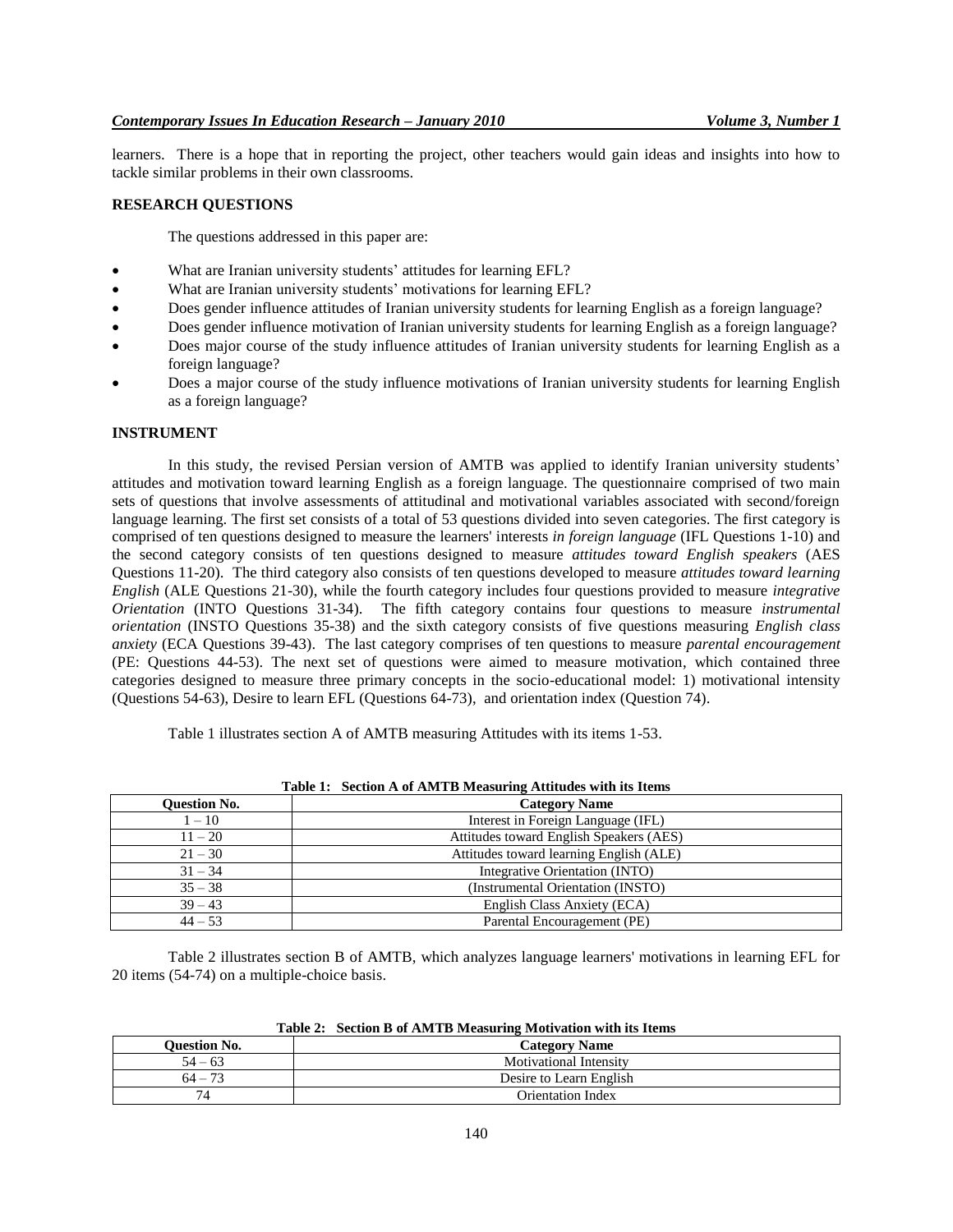# **PARTICIPANTS**

For the study, 537 learners (210 male and 327 female) between the ages of 19 and 24 were randomly selected from Yazd University, Iran (Table 3). In other words, almost 10% of the students' strength of Yazd University was considered. It is noteworthy that of the present student population in Iranian universities, female learners exceed in number as compared to male counterparts. The reason for selecting this university is mainly twofold: first, since we have been associated with the institution, as faculty members in English Language Teaching since the last 25 years, this not only gives us a first-hand experience of the learners" psychology and attitudes toward the learning of English, but also makes our stance more credible, while giving us an opportunity to have an access to the learners easily and comfortably. The respondents were Farsi speakers learning EFL and came from different academic majors. It should be clarified that the selection of non-English majors to become the participants of the study was based on the fact that they leaned more toward instrumental motivation, learning English for utilitarian purposes, for example, gaining a proficiency in English as an essential requirement for pursuing higher studies.

| <b>Table 3: Sample Population</b> |               |            |  |  |
|-----------------------------------|---------------|------------|--|--|
| Gender                            | <b>Number</b> | Percentage |  |  |
| Female                            | 327           | 60.89      |  |  |
| Male                              | 210           | 39.10      |  |  |
| Total                             | 537           | 100        |  |  |

#### **METHODOLOGY**

The present analysis focuses on studies conducted by Gardner and associates using the Attitude Motivation Test Battery (AMTB) and related measures within the paradigm of the socio-educational model of second/foreign language acquisition (Gardner, 1985a).

With the help of the Persian version of Gardner's AMTB questionnaire, the data were obtained and processed. ANOVA was applied to check for analyzing different categories of motivation while the t-test was applied to check for the frequencies of subcategories for attitude with which the categories occurred.

For practical reasons (a large number of learners for a limited time), the methods chosen for data collection consisted of self-report questionnaires administered randomly to non-English major learners of Yazd University. The questionnaire, based on Gardner"s Attitude/Motivation Test Battery or AMTB (Gardner 1985, pp. 177-84, cited in Williams and Burden, 1997), was designed to elicit information regarding each learner"s integrative motivation, instrumental motivation, and attitude toward language learning.

The participants were grouped on the basis of formal division of courses at Yazd University (Table 4).

| <b>Faculty Code</b> | <b>Faculty including Different Departments</b>                  | <b>No. of Learners</b> | Percentage |
|---------------------|-----------------------------------------------------------------|------------------------|------------|
|                     | Humanities: (Accounting, Commercial Management, Economics,      | 257                    | 47.85      |
|                     | Islamic Laws, Geography, History, Industrial Management Library |                        |            |
|                     | Science, Political Science, Psychology, Social Science)         |                        |            |
|                     | Literature: (Persian and Arabic)                                | 33                     | 0.14       |
|                     | Sciences: (Biology, Chemistry, Physics)                         | 43                     |            |
|                     | <b>Mathematics and Statistics:</b>                              | 52                     | 9.68       |
|                     | Engineering: (Civil, Computer, Electronics, Industrial Eng.)    | 139                    | 25.88      |
|                     | Mechanical Eng., Metallurgy, Textile Eng.)                      |                        |            |
|                     | <b>Natural Resources:</b>                                       |                        | 2.42       |
| Total               |                                                                 | 537                    | 100        |

**Table 4: Total Number of Participants from Different Faculties**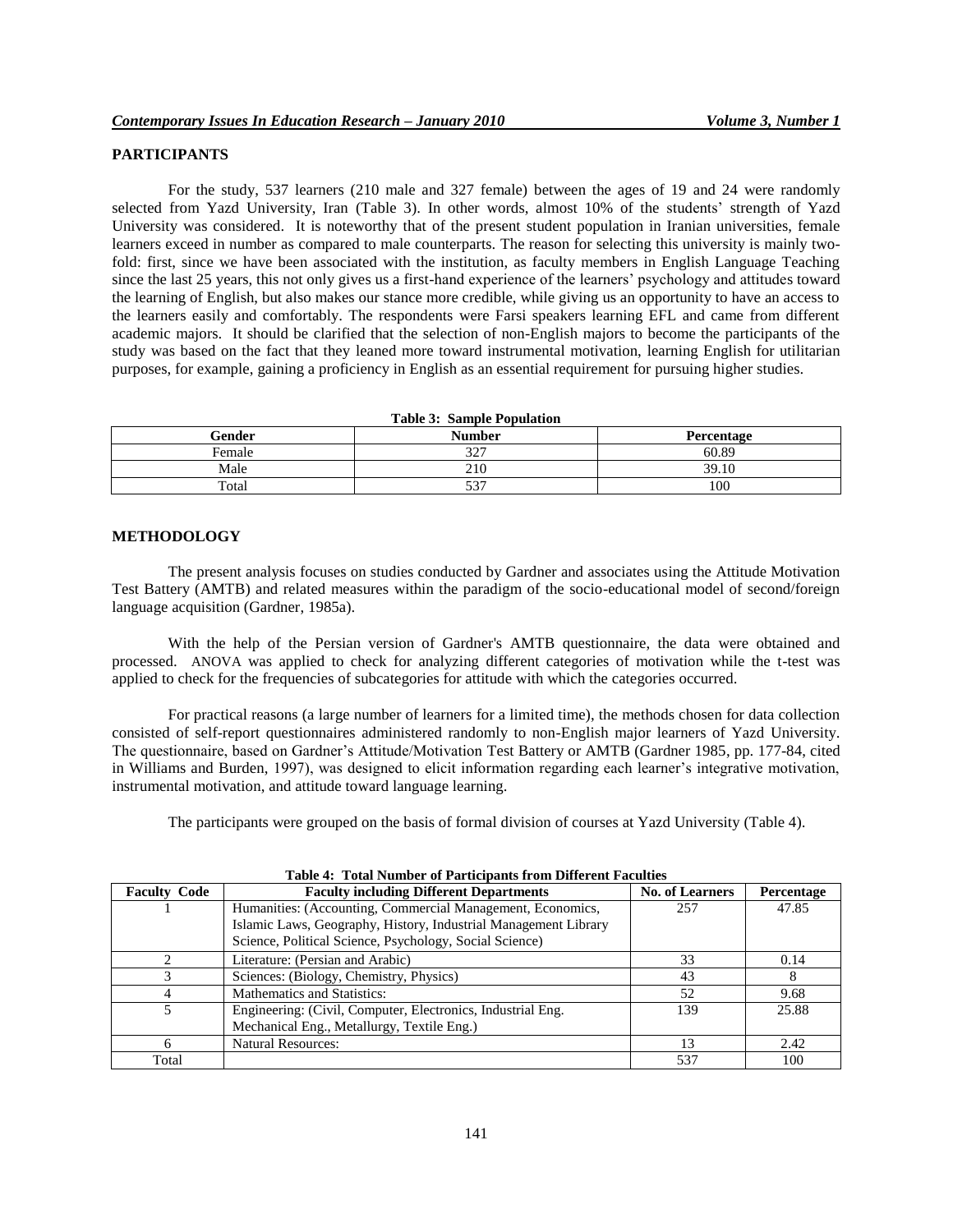# **DATA ANALYSIS AND DISCUSSION**

Based on the data obtained from the questionnaire (AMTB), EFL learners' attitudes were analyzed. With reference to a six-point Likert scale of AMTB, scales 0-2 (from strongly disagree to disagree to slightly disagree) were considered to show a low attitude, whereas scales 3-5 (from agree to slightly agree to strongly agree) indicated a high attitude toward learning English. Furthermore, for a better understanding of attitudes, the EFL learners were also analyzed on the basis of their gender. The main aim was to observe whether gender plays a significant role among Iranian EFL learners.

| Table 5: Percentage Distribution of Gender and Degree of Attitudes for Items Measuring Interest in Foreign Language |  |  |
|---------------------------------------------------------------------------------------------------------------------|--|--|
| (IFL Questions 1-10)                                                                                                |  |  |

| Gender | Low Attitude | Percentage       | <b>High Attitude</b> | Percentage | <b>Total</b>      |
|--------|--------------|------------------|----------------------|------------|-------------------|
| Female |              | 3 Q7<br>J.J      | 314                  | 96.02      | つつつ<br>ا سا ب     |
| Male   |              | 6.66             | 196                  | 93.33      | 210               |
| Total  | $\sim$<br>∼  | $\Omega$<br>3.UZ | 510                  | 94.97      | ヒつワ<br><u>، ر</u> |

The above table indicates that male and female learners of non- English majors of Yazd University showed a high attitude toward EFL with respect to interest in foreign language.

Moreover, both male and female learners showed a tendency toward low attitude (60% and 50%, respectively) with respect to their attitudes toward English speakers, while both male and female participants were highly oriented (91.86% and 89.87%, respectively) with respect to their attitude toward learning English. As far as integrative orientation is concerned, both male and female participants proved high percentages (65.86% and 66.76%, respectively) and similarly, both male and female groups were highly instrumentally oriented (91.38% and 92.92%, respectively). However, male and female subjects differed slightly in the case of English class anxiety. The male group indicated lower attitude (51.69%) compared to the female students (47.82%), meaning there is not much difference between the attitudes, yet it can be stated that male learners showed a tendency toward low attitude with respect to English class anxiety. Finally, considering parental encouragement, both male and female participants showed a rather high attitude (69.30% and 72.98%, respectively).

As a general illustration of percentage distribution of all the faculties and degree of attitudes, it was apparent that students of Natural Resources Faculty, in general, revealed lower attitudes toward EFL (84.61%) as compared to the students in Engineering Faculty who displayed perfectly high attitudes toward EFL (100%).

The following descriptive analysis relating to seven items is observed:

|     | Table 0: AlvO VA Allatysis of Leaf here Attitudes with Respect to their Paculties |                    |  |  |  |
|-----|-----------------------------------------------------------------------------------|--------------------|--|--|--|
| No. | <b>Items Measuring Attitudes</b>                                                  | <b>Mean Square</b> |  |  |  |
|     | $IFL(1-10)$                                                                       | 0.020              |  |  |  |
|     | $AES(11-20)$                                                                      | 0.131              |  |  |  |
|     | $ALE (21-30)$                                                                     | 0.426              |  |  |  |
|     | $INTO(31 - 34)$                                                                   | 0.461              |  |  |  |
|     | $INTO(35 - 38)$                                                                   | 0.277              |  |  |  |
|     | $ECA(39 - 43)$                                                                    | 0.362              |  |  |  |
|     | PE(44-53)                                                                         | 0.283              |  |  |  |

**Table 6: ANOVA Analysis of Learners' Attitudes with Respect to their Faculties**

As presented in Table 6, the learners' attitudes toward learning English proved to be insignificant in all the subcategories of attitudes, except the first category, which is *interest in foreign language* (IFL) with a value of 0.020.

Table 7 presents data obtained from ANOVA analysis of learners' attitudes with respect to their gender.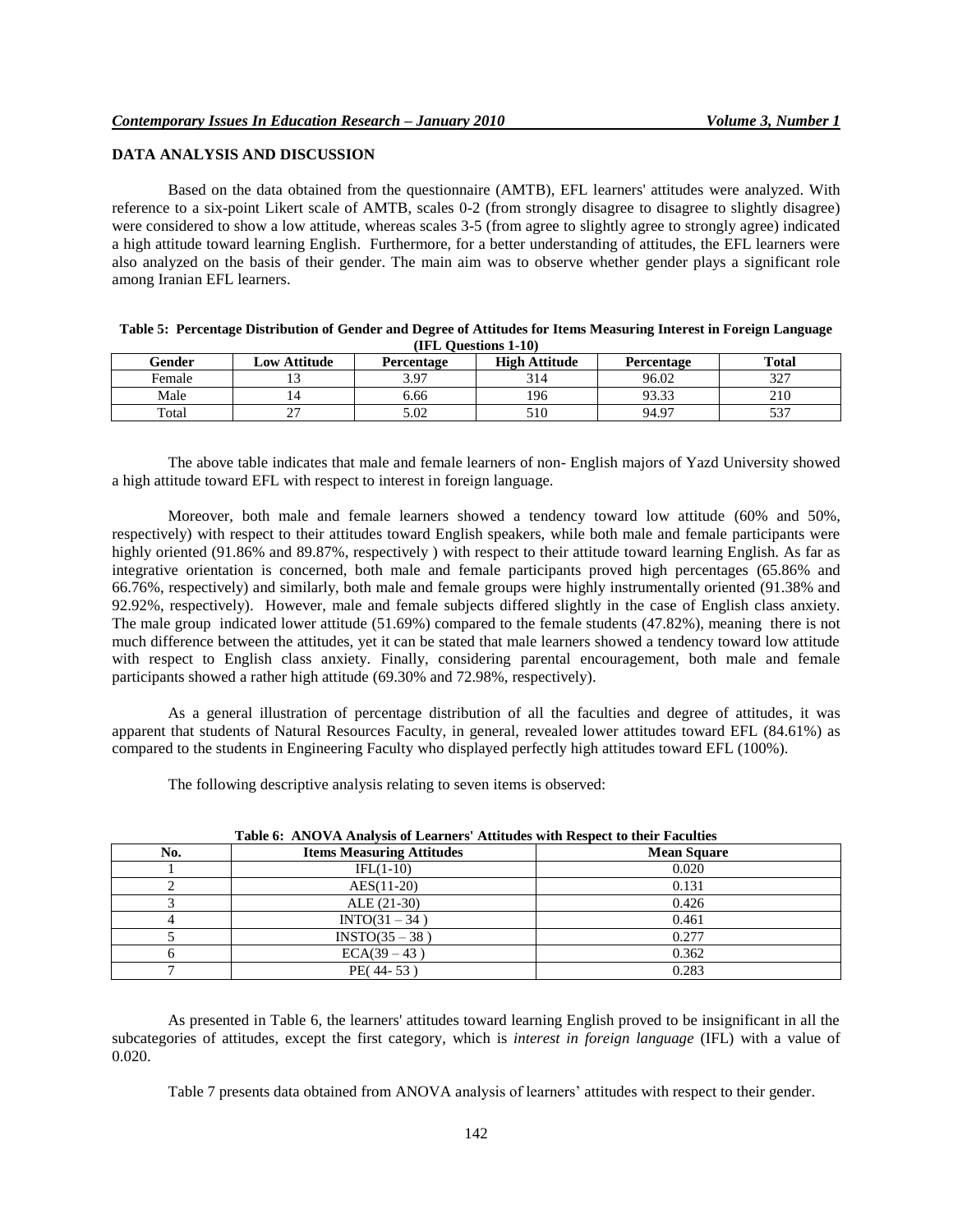| No. | <b>Items Measuring Attitudes</b> | <b>Mean Square</b> |
|-----|----------------------------------|--------------------|
|     | IFL $(1-10)$                     | 0.046              |
|     | AES (11-20)                      | 0.810              |
|     | $ALE (21-30)$                    | 0.090              |
|     | INRO (31 – 34)                   | 0.144              |
|     | $INSTO (35 - 38)$                | 0.723              |
|     | $ECA (39 - 43)$                  | 0.164              |
|     | PE (44-53)                       | 0.288              |

| Table 7: ANOVA Analysis of Learners' Attitudes with Respect to their Gender |  |  |  |  |
|-----------------------------------------------------------------------------|--|--|--|--|
|-----------------------------------------------------------------------------|--|--|--|--|

From the data analyzed, it can be assumed that *interest in foreign language* (IFL) seems to show a significant difference as compared to the other six items. In the other words, female learners showed to be different from male learners only in their interest in foreign language.

Having considered section A of the questionnaire, it is necessary to see the data and its analysis in relation to section B of the questionnaire, which focuses on learners' motivations toward EFL.

Table 8 analyzes language learners' motivations in learning EFL for 20 items (54-74) on a multiple-choice basis.

| $\mathbf{r}$<br>No. | <b>Motivation</b>             | <b>Mean Square</b> |
|---------------------|-------------------------------|--------------------|
|                     | <b>Motivational Intensity</b> | 0.162              |
|                     | Desire to learn English       | .728               |
|                     | <b>Orientation Index</b>      | 0.079              |

| Table 8: T-Test Results of Learners' Motivation with Respect to Major |  |  |
|-----------------------------------------------------------------------|--|--|
|-----------------------------------------------------------------------|--|--|

As shown in the above table, there was no significant relationship between the categories in relation to the learners' majors.

Table 9 presents the T-test results of learners' motivations with respect to gender.

| No. | <b>Motivation</b><br><b>Mean Square</b> |       |  |
|-----|-----------------------------------------|-------|--|
|     | <b>Motivational Intensity</b>           | 0.022 |  |
|     | Desire to learn English                 | 0.110 |  |
|     | Orientation Index                       | 0.167 |  |

|  |  | Table 9: T-Test Results of Learners' Motivations with Respect to Gender |  |  |
|--|--|-------------------------------------------------------------------------|--|--|
|  |  |                                                                         |  |  |

As indicated in the above table, motivational intensity seems to be significant with respect to gender. In other words, orientation index and desire to learn English do not play an active role in relation to gender.

Table 10 indicates the total percentage of instrumental and integrative orientation.

| Table TV: Total Fercentage of Histrumental and Thregraftve Orientation |                          |                   |  |
|------------------------------------------------------------------------|--------------------------|-------------------|--|
|                                                                        | <b>Orientation Index</b> | <b>Percentage</b> |  |
|                                                                        | Instrumental             | 72.43%            |  |
|                                                                        | Integrative motivation   | 16.75%            |  |
|                                                                        | Missing                  | 10.80%            |  |

| Table 10: Total Percentage of Instrumental and Integrative Orientation |  |  |
|------------------------------------------------------------------------|--|--|
|                                                                        |  |  |

Item number 74 of Section B, in relation to motivation of learners toward learning EFL, needs further analysis. Contrary to items relating to motivational intensity and desire to learn English of the questionnaire that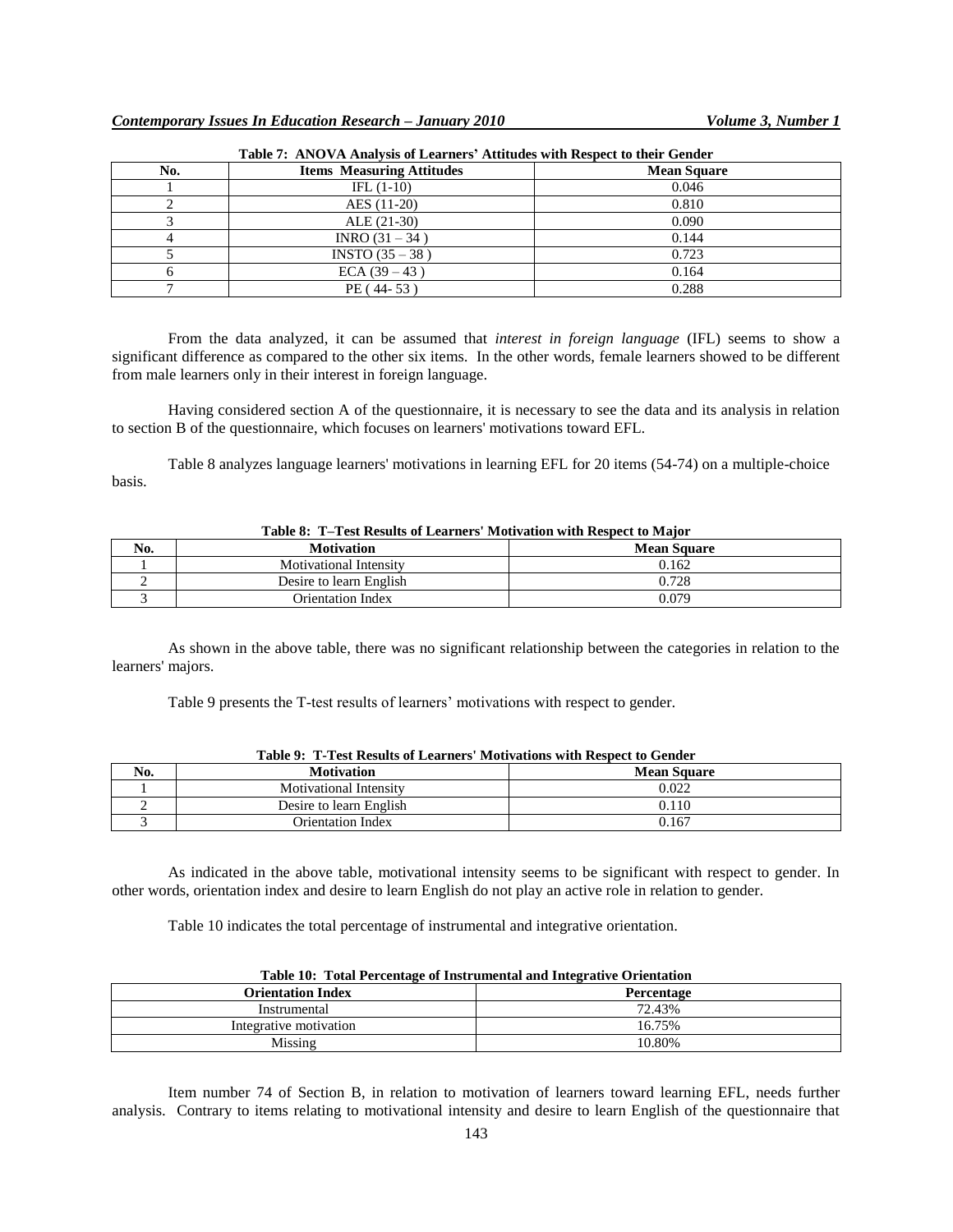was covered by three choices, item number 74 had four choices, two of which showed tendencies toward instrumental motivation and the other two tended to be an indication of integrative motivation. Our study demonstrates that Iranian EFL learners are instrumentally motivated. Of course, similar results have also been achieved by other researchers, especially Asians, confirming the idea that almost all foreign language learners might be instrumental-oriented rather than integrative-oriented.

Table 11 shows item number 74 of Section B of AMTB.

| Gender |             | <b>Total</b>        |     |
|--------|-------------|---------------------|-----|
|        | Integrative | <b>Instrumental</b> |     |
| Female | 248         |                     | 299 |
| Male   | 14.         | 38                  | 180 |
| Total  | 389         | 89                  | 479 |

|  | Table11: Instrumental/Integrative Orientation & Gender |  |
|--|--------------------------------------------------------|--|
|--|--------------------------------------------------------|--|

Our findings suggest the importance of interest *in foreign language* (IFL) as one of the significant factors for learners' attitudes in learning English as a foreign language at the university level.

What emerged clearly from the analyses is the fact that Iranian female learners at the university level reported slightly greater, both integrative and instrumental motivation, to learn English language than did their male counterparts.

Although similar gender differences have been reported previously (e.g., Baker, 1992; Burstall, 1975; Gardner, 1985; and Samimy & Tabuse, 1992), the differences have not been nearly as enduring as in the present study.

We do not know whether the gender difference can be attributed to a type of socialization that predisposes females to have a positive attitude toward languages or to the fact that most of the teachers in the various foreign language programs are female. We are inclined to believe that the advantage of female learners in motivation to learn a new language has more to do with gender role modeling than with any female predisposition to learning languages.

Finally, parents, on the whole, demonstrated positive attitudes toward their children"s foreign language study. This finding is encouraging because it was coupled with strong learner perceptions of parental involvement. Our findings suggest that language educators of EFL need to find ways to incorporate parents into the instruction of their children.

# **CONCLUSION**

Those who have the power to make decisions about curriculum in the education system seem to have considered little about the effects of attitudes on second/foreign language learning, and therein perhaps lies the root of our troubles. Our learners' attitude problems are a result of the culture in which they have been raised - the same culture that molded those who are designing foreign language curriculum for our classrooms. In light of this information gap, those with an understanding of the problems and solutions associated with attitude and foreign language education, the authors included, have a responsibility to share it, not just in publications read by other researchers, but among the educators who should be using such knowledge in their classrooms and with administrators who can institute the curriculum changes that are called for so desperately.

Many studies have shown that integrative-oriented learners, in general, achieve higher proficiency levels than instrumental-oriented learners. Apart from raising Iranian learners" levels of integrative motivation, teachers can improve the contents, teaching methods, and classroom activities to raise learners" interests and motivations in language learning. Both Keller (1984, cited in Ellis, 1990) and McNamara (1973, cited in Ellis, 1999) suggest that increasing learners" participation is a good way to raise their interests in learning, which in turn increases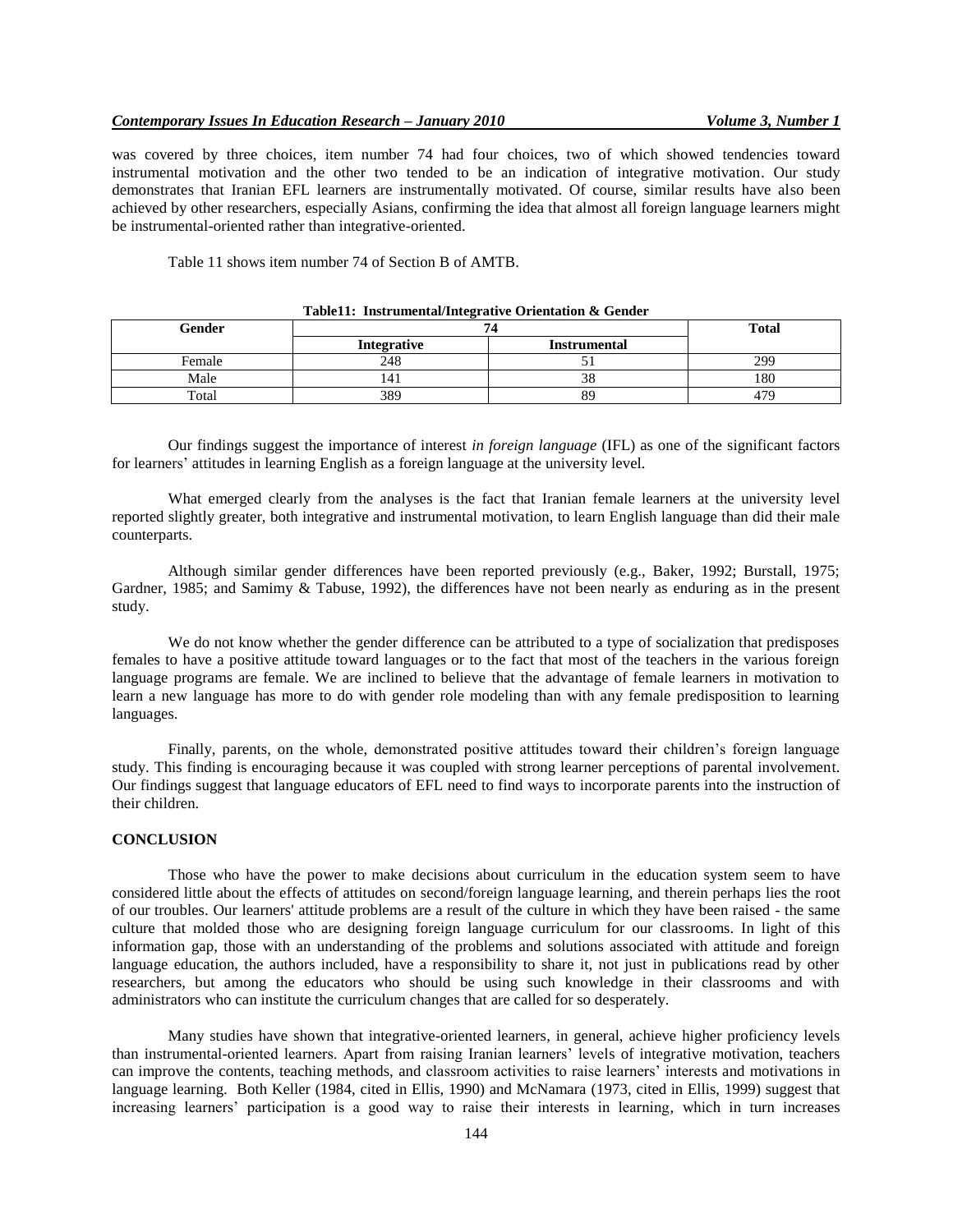motivation. Learners who are able to set their own goals and evaluate their own progress were found to be more motivated (Holec, 1987 and Dickinson, 1987). As the causal relationship between integrative motivation and classroom behaviors is unclear, encouraging positive classroom behaviors may be another option for teachers to enhance learners" positive attitudes, which in turn raises motivation (Cook, 2002). Oxford and Ehrman (1993) mention "teachers must do everything they can to heighten FL/SL learning motivation by ensuring that the materials and the tasks are communicative, non-threatening, exciting, relevant, appropriately challenging, capable of stimulating successful performance, and presented according to learners" needs to help reverse any negative attitudes that might harm learners" motivations". This is a good attitude teachers should develop.

Further, the study of English should become relevant to learners" lives by making explicit the goals of learning and also by enriching the content of the lesson with elements that help learners take an active part in the learning process. Learners need to feel, at the end of each lesson, that they have learned something useful which they can use right away. Many English learners develop a love and hate attitude toward English, and this is evident in the contradictory data of the present study.

English is sometimes thought of - rather naively - as a neutral medium of communication. This is not so. English, like every other language, brings with it cultural and political baggage that sometimes conflicts with the prevailing societal mentality. Thus, Pennycook (1994) urges us to take a broader socio-political view which does not "reduce questions of language to such psychological notion as instrumental and integrative motivation, but must account for the extent to which language is embedded in social, economic and political struggles". This attitude can be proceeded in a follow-up program.

The unique feature of the socio-educational model is that it proposes that motivation can be influenced by other variables, such as attitudes toward the learning situation and integrativeness, as well as integrative and instrumental orientations (see Gardner, 2000) and that consequently, they have an indirect effect on achievement.

## **RECOMMENDATIONS FOR FURTHER RESEARCH**

The present findings describe the motivational propensities of Iranian learners in a monolingual context and have indicated that some orientations may be found more reliably in some contexts rather than in others. As with all studies, then, it is essential to replicate this study to determine the applicability of the theory to other contexts. Such replication would seem particularly important given recent discussions concerning the relevance of Iranian learners" conceptualizations of motivation.

In conclusion, this article has presented an analytical framework that can organize the orientations and suggest a mechanism to explain their importance for learners' efforts and achievements in the L2. It will be possible to explore the relations among this paradigm and other motivational constructs, such as the integrative orientation.

In response to the criticism of the shortcoming of Gardner's dualistic conception and the validity of Gardner's data to monolingual society, Green (1999) advocates the use of other frameworks in the study of language learning motivation, which may be applied by other researchers.

This project did not set out to inform the world of a way to motivate EFL learners around the globe, or even in Iran. This project was principally for us and our learners in English classes who took part in the study. The study has been invaluable for us and our future learners by giving us a glimpse of the power of research to improve any given classroom situation and providing us with the experience to make those improvements in our continuing career as teachers of EFL. In addition, we hope it has provided a source of encouragement and ideas for other would-be researchers/teachers.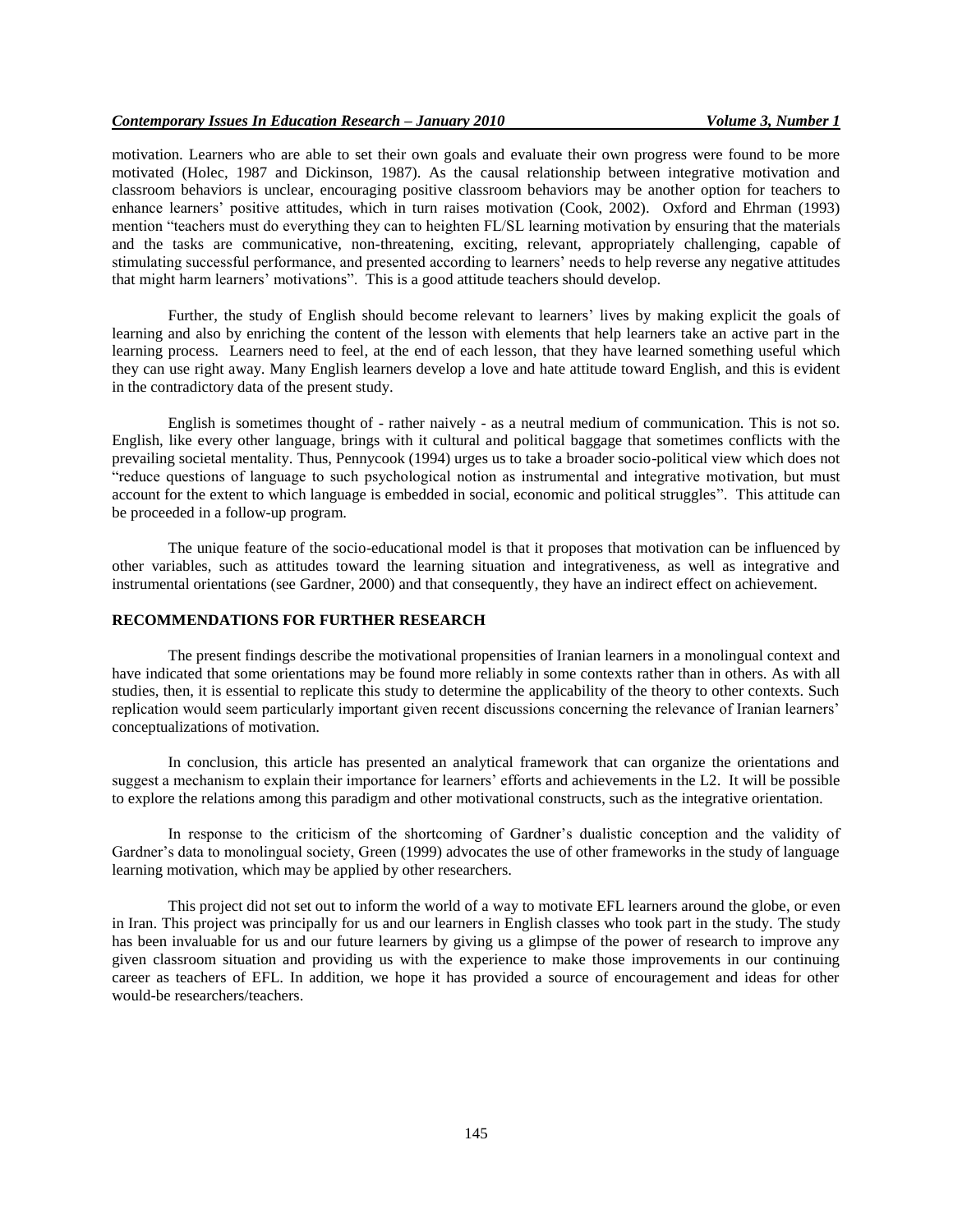# **AUTHOR INFORMATION**

**Sima Sayadian** *-* Holding a BA in "English Translation" and an MA in "Language Teaching" from Iran, she is currently pursuing her PhD in TESL at University Putra Malaysia. She has been teaching English at universities for the past ten years and has presented papers in several international conferences. Her research interests include Meaningful vs. Rote Learning, Learner Autonomy, Learning Strategies, Attitudes and Motivation, as well as Technology Adoption and Integration in Language Classes.

**Dr. Anita Lashkarian** was awarded a Ph.D. in English Literature in 1997 from Mumbai University, India. Since 1977, she has been a member of the faculty of Languages and Literature, Yazd University, Iran. She has a number of publications to her credit, both national and international. Her field of interests include Literary Theories and Criticism, Women's Studies, Gender Studies, and Cultural Studies. She has spent quite a bit of time exploring Victorian Period with special focus on the women writers.

#### **REFERENCES**

- 1. Anderson, N. J. (2001). Developing metacognitive skills in foreign language learners. : Selected Papers from the Tenth International Symposium on English Teaching, 1-7. Taipei: English Teachers" Association.
- 2. Baker, C. (1992). Attitudes and language. Clevedon: Multilingual Matters.
- 3. Barbour, S. (2000). Accent, dialect, and language: National differences in the evaluation of language variation. *Sociolinguistica*, 14, 5-10.
- 4. Brown, H.D. (2000). *Principles of language learning and teaching* (4th ed.). Englewood Cliffs NJ: Prentice-Hall.
- 5. Burstall, C. (1975), Factors affecting foreign-language learning: A consideration of some relevant research findings, Language Teaching and Linguistic Abstract, 8: 5-125.
- 6. Clément, R., Gardner, R. and Smythe, P.C. (1980), Social and individual factors in second language acquisition, *Canadian Journal of Behavioural Science*, 12, 293-302.
- 7. Cook, V., ed. (2002) Portraits of the L2 user. Clevedon, England: Multilingual Matters
- 8. Dickinson, L. (1987), *Self-instruction in Language Learning*, Cambridge: Cambridge University Press.
- 9. Dörnyei, Z. (2001) Motivational strategies in the language classroom. Cambridge: CUP.
- 10. Dörnyei, Z., ed. (2003) *Attitudes, orientations, and motivations in language learning*. Oxford: Blackwell.
- 11. Ellis, R. (1999), *The Study of Second Language Acquisition*, Oxford: Oxford University Press.
- 12. Gardner, R. C. (2001). Integrative motivation and second language acquisition. In Z. Dörnyei & R. Schmidt (Eds.), Motivation and second language acquisition (pp. 1-19). Honolulu: University of Hawai"i Second Language Teaching and Curriculum Center.
- 13. Gardner, R. C., & Tremblay, P.F. (1994). On motivation, research agendas, and theoretical frameworks. *Modern Language Journal*, 78, 359-368. [EJ 497 731]
- 14. Gardner, R.C. (1985). *Social psychology and second language learning: The role of attitudes and motivation*. London: Edward Arnold.
- 15. Gardner, R.C. (1996), Motivation and second language acquisition: perspectives, *Journal of the CAAL*, 18(2): 19-42.
- 16. Gardner, R.C. and Smythe, P.C. (1981), On the development of the attitude/motivation test battery, *Canadian Modern Language Review*, 37, 510-525.
- 17. Gardner, R.C., & Lambert, W.E. (1972). *Attitudes and motivation : Second language learning*. Newbury House.
- 18. Gass, S., & Selinker, L. (2001). *Second language acquisition: An introductory course*. Mahwah, NJ: Lawrence Erlbaum Associates, Inc., Publishers.
- 19. Gliksman, L. Gardner, R. and Smythe, P. (1982), The role of integrative motivation on students' participation in the French classroom, *Canadian Modern Language Review*, 38: 625-47.
- 20. Green, C.F. (1999), Categorising motivational drives in second language acquisition, *Language, Culture and Curriculum*, 12(3), 265-279.
- 21. Holec, H. (1987), The learner as manager: managing learning or managing to learn? In Wenden and Rubin (eds.).
- 22. James, C. (1996). A cross-linguistic approach to language awareness. *Language Awareness*, 5(3-4), 138-48.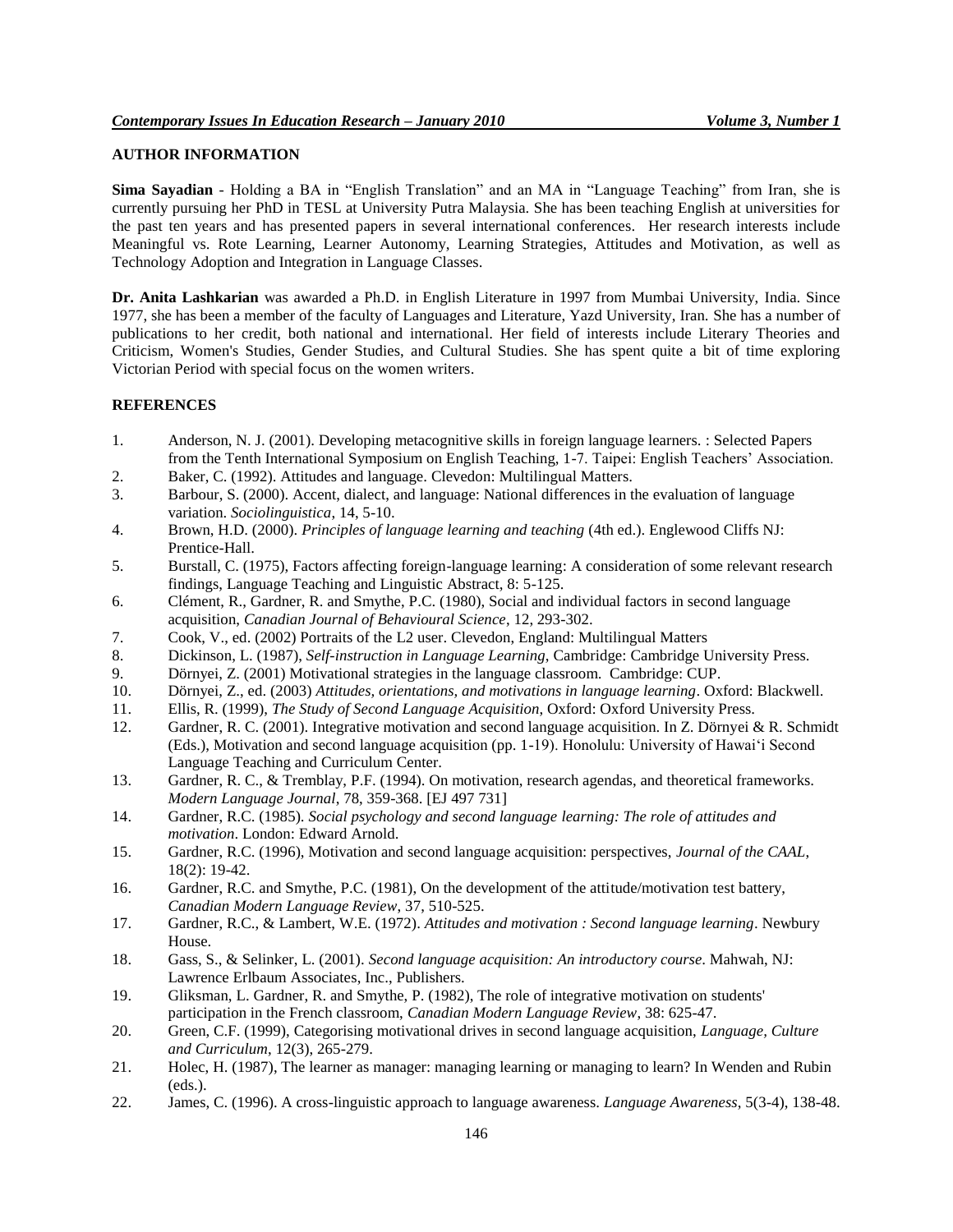# *Contemporary Issues In Education Research – January 2010 Volume 3, Number 1*

- 23. Keller, J. (1984), Motivational design of instruction, In Reigeluth (ed.).
- 24. [Macintyre Et Al., 2002](http://www.sciencedirect.com/science?_ob=ArticleURL&_udi=B6VCH-4TKXD5C-1&_user=152286&_rdoc=1&_fmt=&_orig=search&_sort=d&view=c&_acct=C000012478&_version=1&_urlVersion=0&_userid=152286&md5=fca5177bdd3a30c39c1e3d0fac8ecae0#bbib27) P. Macintyre, S. Baker, R. Clément And L. Donovan, Sex And Age Effects On Willingness To Communicate, Anxiety, Perceived Competence, And L2 Motivation Among Junior High School French Immersion Students, Language Learning 52 (2002), Pp. 537–564. [View Record In Scopus](http://www.sciencedirect.com/science?_ob=RedirectURL&_method=outwardLink&_partnerName=655&_targetURL=http%3A%2F%2Fwww.scopus.com%2Fscopus%2Finward%2Frecord.url%3Feid%3D2-s2.0-0036024656%26partnerID%3D10%26rel%3DR3.0.0%26md5%3Db0e61c9c3982805e2029081b9438267c&_acct=C000012478&_version=1&_userid=152286&md5=e8d4aa39757f02d9ed5e088adbb5238b) | [Cited By In Scopus \(18\)](http://www.sciencedirect.com/science?_ob=RedirectURL&_method=outwardLink&_partnerName=656&_targetURL=http%3A%2F%2Fwww.scopus.com%2Fscopus%2Finward%2Fcitedby.url%3Feid%3D2-s2.0-0036024656%26partnerID%3D10%26rel%3DR3.0.0%26md5%3Db0e61c9c3982805e2029081b9438267c&_acct=C000012478&_version=1&_userid=152286&md5=443a7f7f797862add8e85232d8fbd250)
- 25. Masgoret, A. M., & Gardner, R. C. (2003). Attitudes, motivation, and second language learning. *Language Learning*, 53, 123-163.
- 26. Masgoret, A., Bernaus, M., & Gardner, R.C. (2001). Examining the role of attitudes and motivation outside of the formal classroom: a test of the mini-AMTB for children. In Z. Dörnyei and R. Schmidt (Eds.) Motivation and second language acquisition. (Technical Report #23, pp. 281-295). Honolulu: University of Hawaii,Second Language Teaching and Curriculum Center
- 27. McNamara, J. (1973), Nurseries, streets and classrooms: some comparisons and deductions, *Modern Language Journal*, 57: 250-55.
- 28. Naiman, N., Fröhlich, M., Stern, H., and Todesco, A. (1978), The Good Language Learner. *Research in Education Series* No. 7, Toronto: The Ontario Institute for Studies in Education.
- 29. Oxford, R. and Ehrman, M. (1993), Second Language Research on Individual Differences, *Annual Review of Applied Linguistics*, 13: 188-205.
- 30. Oxford, R., & Shearin, J. (1994). Language learning motivation: Expanding the theoretical framework. *Modern Language Journal*, 78, 12-28.
- 31. Pavlenko, A. (2002). Poststructuralist approaches to the study of social factors in second language learning and use. Chapter 11 in V. Cook (Ed.) Portraits of the L2 user. (pp. 277-304). Clevedon, England Multilingual Matters, Ltd.
- 32. Pennycook, A (1994). The Cultural Politics Of English As An International Language. Longman.
- 33. Samimy K. K. & Tabuse, M. (1992). Affective variables and a less commonly taught language: A study in beginning Japanese classes. *Language Learning*, 42, 377-398.
- 34. Trudgill, P. (2002). *Sociolinguistic variation and change*. Washington, D.C.: Georgetown UP.
- 35. Ushioda, E. (2001) 'Language learning at university: exploring the role of motivational thinking' In: Z. Dörnyei & R. Schmidt (eds.) *Motivation and second language learning* (pp. 91-124). Honolulu, HI: University of Hawaii Press.